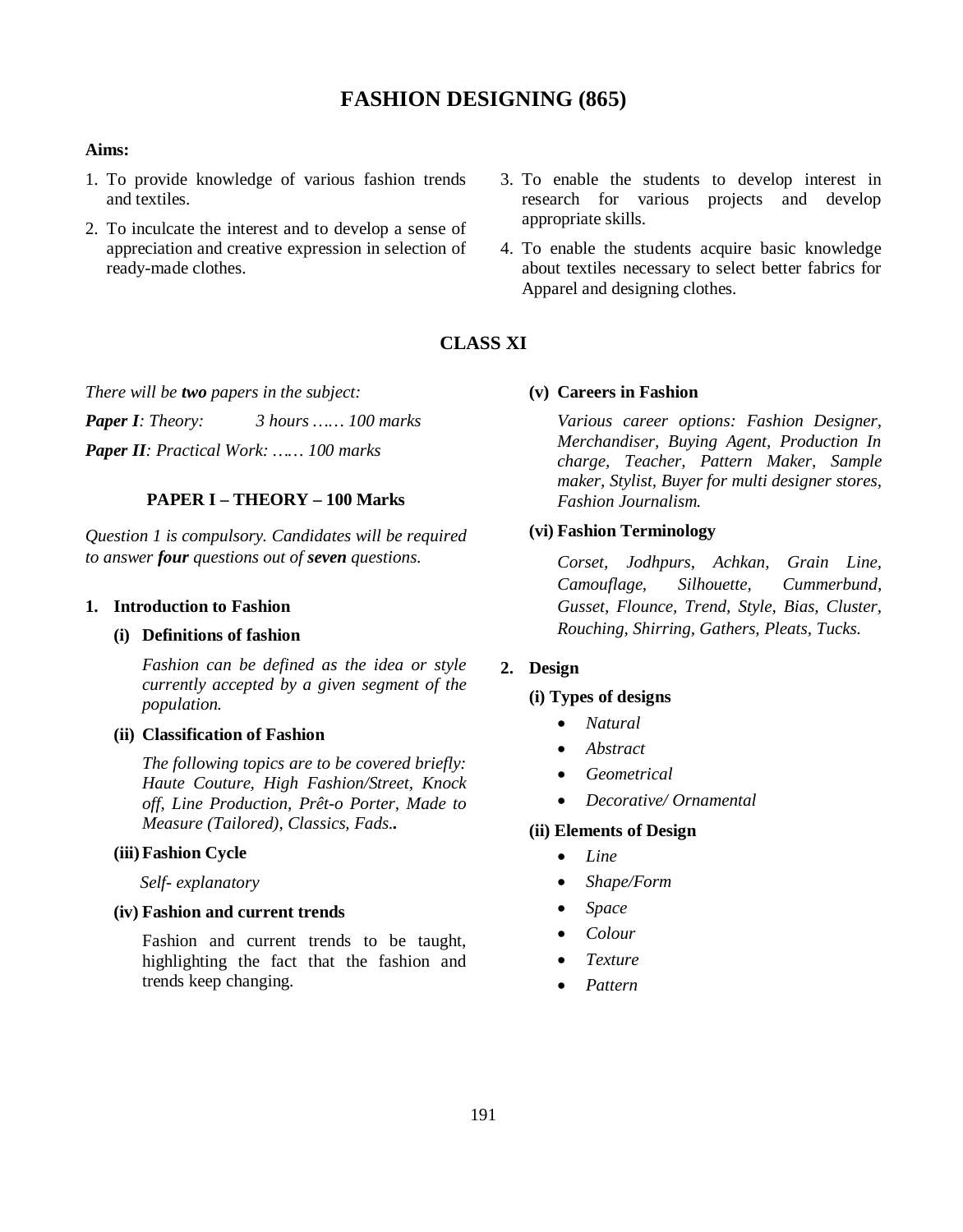### **(iii) Principles of Design**

- *Proportion*
- *Balance*
- *Rhythm*
- *Emphasis*
- *Harmony*

# **3. Wardrobe Planning**

# **(i) Different figure types**

### **An understanding of:**

- *Ideal Figure Type*
- *Triangular Figure Type*
- *Inverted Triangular Figure Type*
- *Rectangular Figure Type*
- *Hourglass Figure Type*
- *Diamond-shaped Figure Type*
- *Tubular Figure Type*
- *Rounded Figure Type*

### **(ii) Buying Fabrics**

- *Shopping for fabrics*
- *Special buying considerations*
- *Underlining fabrics -- types and selection*

#### **(iii) Clothing as a powerful resource**

- *Life cycle clothing needs*
- *Professional Image Types typical fields and recommended dress for each.*

#### **4. Designers**

*Learning in detail about five Indian and five International designers (one Japanese, one Italian, one French, one American and one British) along with their styles of clothes.*

# **5. Care of Clothes**

# **(i) Some common stains and their removal**

- *Ink*
- *Lipstick*
- *Oil Paint*
- *Perfume*
- *Perspiration*
- *Water*
- *Ball point Pen*
- *Blood*
- *Chocolate*
- *Coffee/Tea*
- *Grease*
- *Nail Polish*

### **(ii) Stain Removal Methods**

- *Dip Method*
- *Sponge Method*
- *Steam Method*

### **(iii) Storage and Maintenance of Clothes**

- *Importance and Function of Closet Organization;*
- *Storage of special clothes: Storage of Velvet, Brocade, Tissue, Suede, Organza; Storing of Knits, Lingerie, Underwear, Socks and Hosiery, Gloves, Belts, Shoes, Handbags, Hats, Scarves, Jewellery.*
- *Maintenance: General tips on how to take care of clothes.*

# **(iv) Principles of Closet Organization**

- *Visibility,*
- *Reachability*
- *Grouping by Category*

# **PAPER II - PRACTICAL WORK – 100 Marks**

Candidates will be expected to complete the practical work listed below and maintain a **Journal** for the same.

### **The journal will be assessed internally by the Teacher out of 100 Marks.**

# **List of Practical Work to be done throughout the year**

**1. Creative use of various types of decorations**

# **Hand embroidery stitches**

**Outline stitches**

*Back Stitch, Stem Stitch, Chain Stitch*

**Filling stitches**

*Satin Stitch, Herringbone Stitch, Long and Short Stitch*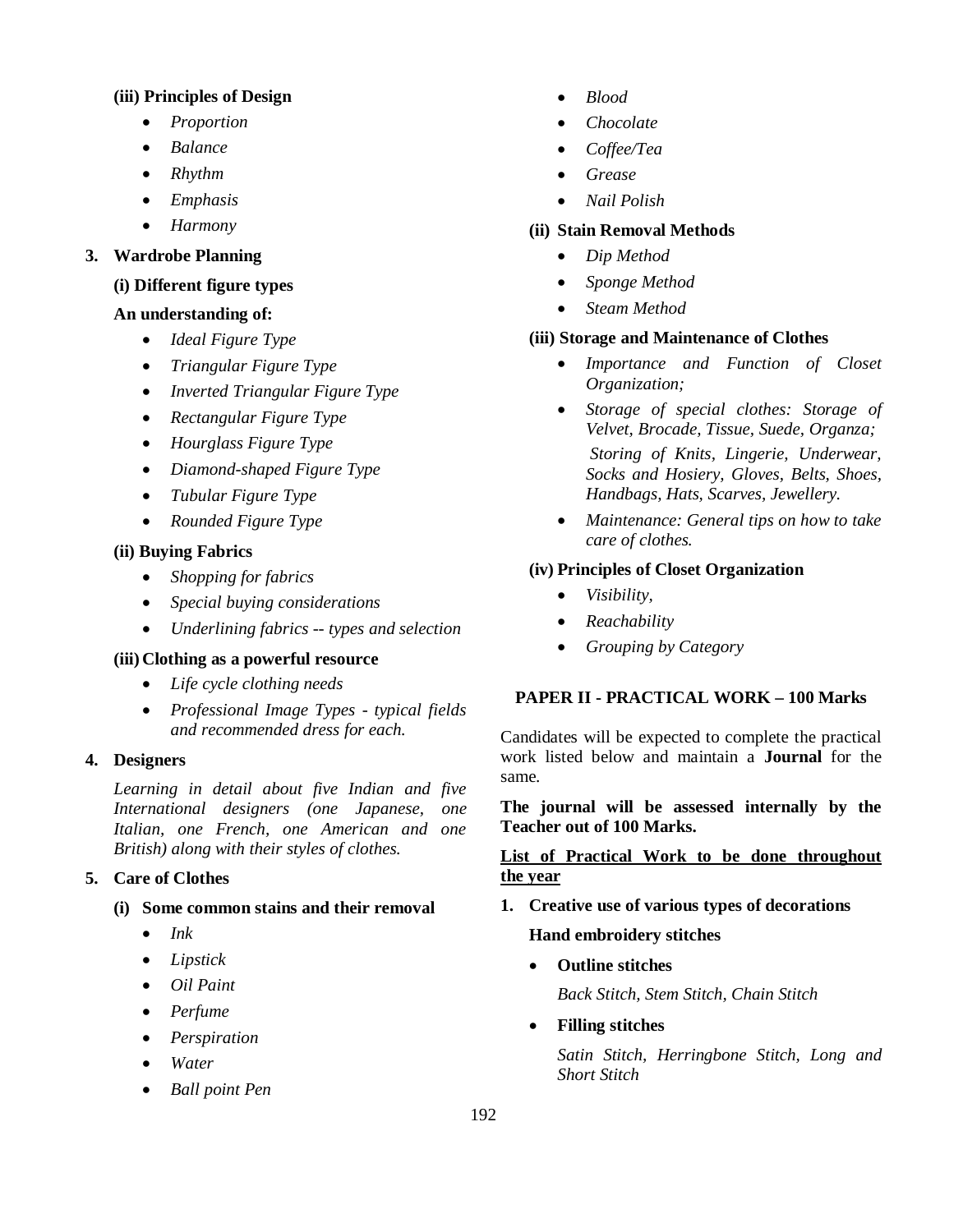# **Fancy stitches**

*Feather Stitch, Buttonhole Stitch, Bullion Stitch and Trellis*

### **2. Cutting and finishing techniques**

**Seams** 

*Stitched and Pinked, Turned and Stitched, Hand-Overcast, French, Flat-felled*

**Tucks**

*Pin Tuck, Shell Tuck,*

**Pleats** 

*Knife, Box, Inverted Box*

- **Gathers**
- **Neckline facings**

*Shaped, Bias and piping for Round neck and Square neck*

**Fasteners** 

*Hook and Eye, Button and Buttonhole, Press Buttons* 

**Plackets** 

*Even hem placket*

**Hem finishes**

*Slant hemming and Slip Hemming* 

# **3. Basic Illustration**

- *Learning to draw mechanical croque*
- *How to flesh out croque*
- *The 8 head and 10 head proportions*
- *Clothing the croque --- 2 western and 2 Indian outfits*

# **4. Taking Body Measurements**

### **Horizontal Measurements**

Bust, Waist, Hips, X Back, X Chest, Neck, Shoulder, Armhole, Dart Separation

**Vertical Measurements**

Nape to Waist, Shoulder to Waist, Armhole depth, Waist to Knee, Waist to Hip

**Sleeve Measurements**

Length to wrist, Upper arm girth, Wrist

**Trouser Measurements**

Body rise, Side seam, Knee girth, bottom width

 **Sources of buying various fabrics needed for Apparel**

Introduction to various markets to buy required fabric

# **5. Workshop on Accessory making**

*Costume jewellery: out of scrap, beads, paper beads, paper quilling*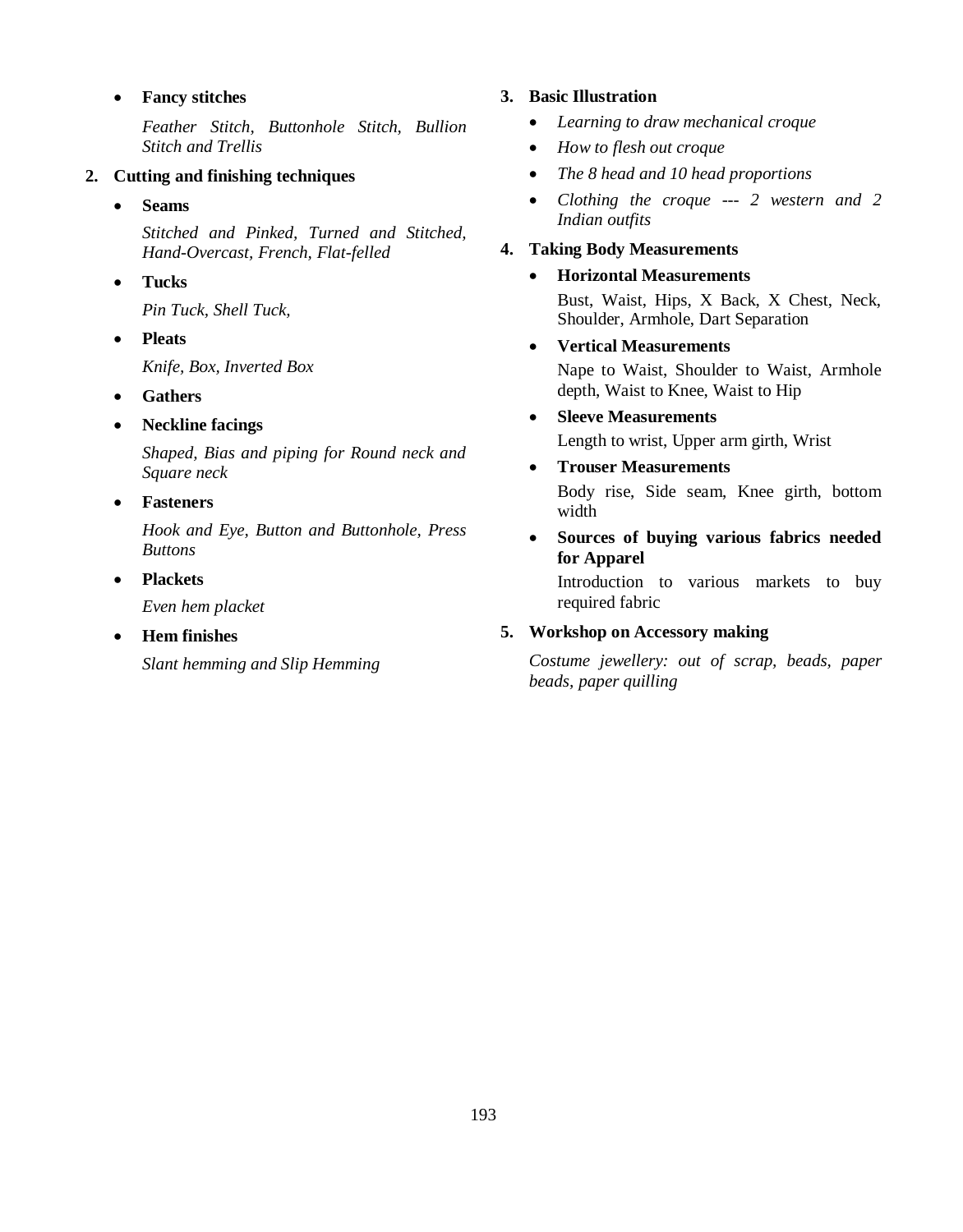*There will be two papers in the subject:*

*Paper I: Theory : 3 hours …… 100 marks*

*Paper II: Practical Work : 3 hours …… 100 marks*

# **PAPER I – THEORY (100 Marks)**

*Candidates will be required to answer five questions, including at least two questions from Section A and two questions from Section B.*

### **SECTION A**

# **TEXTILES AND FASHION**

**1. (a) Introduction to Textiles**: Definitions of textiles, fibre, yarn and fabric.

> *Textiles: Uses of textiles in various aspects of life.*

> *Fibre: Staple and Filament. Five most essential properties of textile fibres.*

*Yarn: Single, Ply, Thread, Fancy.*

*Fabrics: Constructed by various techniques.*

(**b) Importance of the textile industry.**

*Importance of studying textiles for students of fashion designing.* 

*Fibre Classification Table: To be explained briefly.*

*Basic features of cellulosic, protein and thermoplastic fibres.*

- **2. (a) Origin**: Uses, advantages and disadvantages of Cotton, Linen, Silk, Wool, Rayon, Acetate., Nylon, Polyester, Acrylic and Spandex.*.*
	- **(b) Yarn formation and yarn twist**: Cleaning, scouring, blending, carding, combing, doubling, Roving and spinning.

*Staple fibres – Ring spinning, Open end spinning, Air-Jet spinning.* 

*Filament fibres* – *Wet spinning, Melt spinning, Dry spinning.*

*Importance, uses and advantages of yarn twist.*

 **(c) Basic Weaves**: Characteristics, advantages, disadvantages and uses.

*Plain Weave – Basket and Ribbed.*

 *Twill Weave – Uneven and Even.* 

 *Satin Weave.*

- **3. (a) Other fabric constructions:** Knitting, Knotting (macramé), Crochet, Braiding and Lace - to be explained briefly.
	- **(b) Non-Wovens** Leather, Suede, Fur, Felt, Plastics, Bonded, Fused and Laminated fabrics.

# **4. (a) Significance of colour in India**

Self-explanatory

- **(b) Indigenous dyes**: Onion, Pomegranate, Marigold, Coffee, Mehendi, Turmeric and Beetroot.
- **(c) Indian Textiles**: short notes on Paithani, Patola, Pochampali, Baluchar, Butidar, Maheshwari, Mekhala Chadhar and Kancheevaram.
- **(d) Drapes**: Sari drapes: (1) Nine yard Maharashtrian style (2) Gujarati style (3) Coorg style

 Dhoti drapes: (1) Maharashtrian (2) Gujarati (3) Bengali

 **(Sketching included).**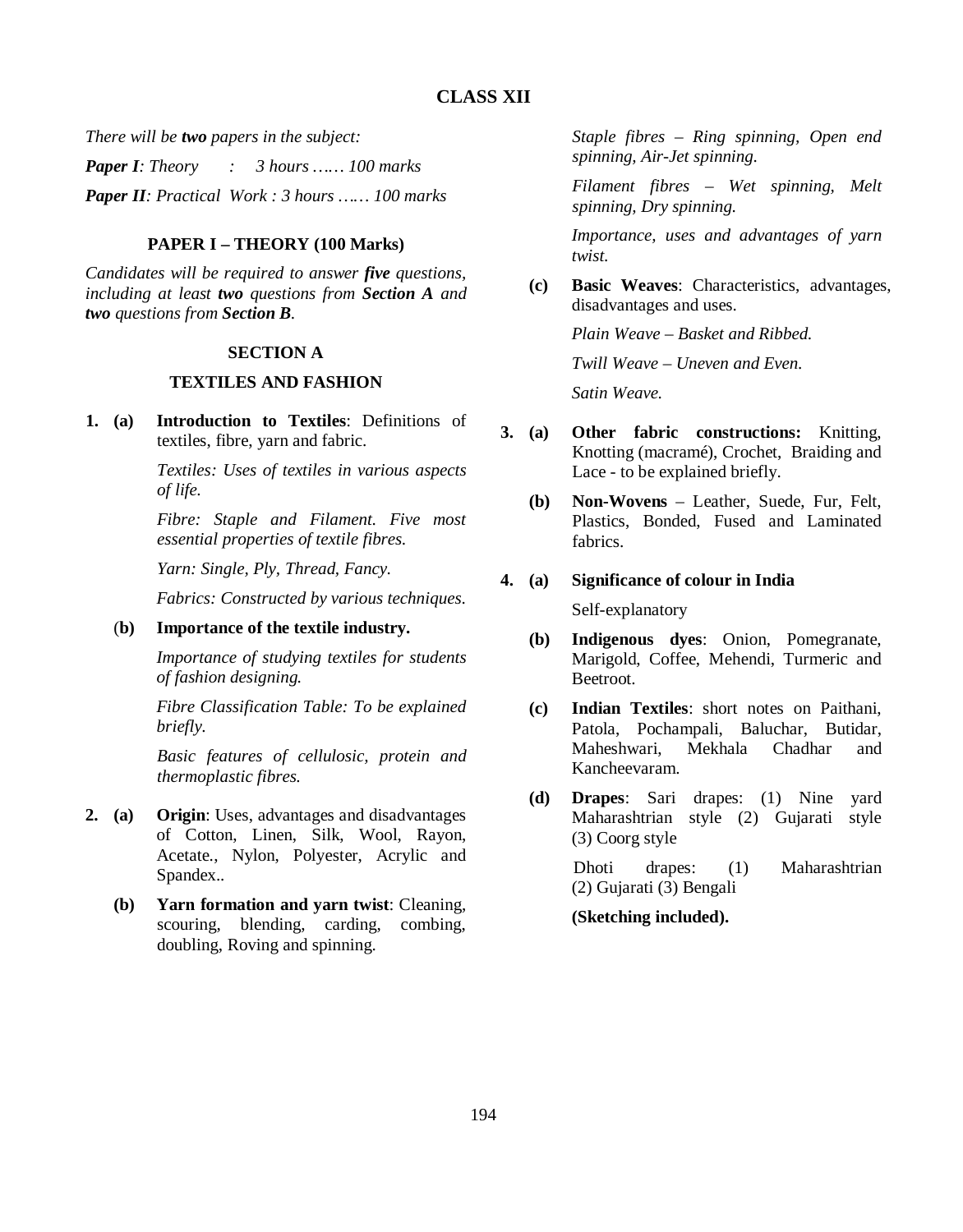#### **SECTION B**

### **HISTORY OF FASHION**

**5.** 1901-1920: Edwardian period / Labelle Epoque / World War I

1941–1950: Frugal period / World War II, 1947 – New Look

**6.** 1961 – 1970: Swinging Sixties / Hippies

1971– 1980: Disco Decade / Punk period

2001– till date.

*Units 5 and 6 to be taught with reference to:*

- *(1) Women's silhouettes*
- *(2) Invention and Innovation of fabrics and garments*
- *(3) Head gear and Hair-Styles*

#### **7. Traditional Women's Wear in India**

**Identification, sketching and short notes on the following:**

- *(1) Ghagra–choli/ kurti/ shirt/ blouse of: Rajasthan, Haryana and Tamil Nadu.*
- *(2) Salwar– Kameez of: Kashmir, Punjab and Andhra Pradesh.*
- *(3) Sharara / Gharara of Uttar Pradesh*

#### **8. Traditional Men's Wear in India**

**Identification, sketching and short notes on the following:**

- *(1) Jodhpuri Suit.*
- *(2) Achkan/ Sherwani/ Kurta: with mandarin collar with no collar.*
- *(3) Salwar / Churidar: Aligarh / Kutch.*
- *(4) Gada Tribe: Himachal Pradesh.*
- *(5) Koli: Fishermen Maharashtra.*

#### **PAPER II: PRACTICAL WORK (100 Marks)**

The Practical work will be assessed by the teacher and a Visiting Examiner appointed locally and approved by the Council.

**A.** Candidates will be expected to complete the practical work listed below and maintain a **Journal** for the same.

# **List of Practical Work to be done throughout the year**

### **(1) Fibre Identification (demonstration): using microscope and burning test;**

*Students have to write the aim, apparatus / materials, method, observations and inference. Fibres to be identified are mercerized and unmercerized cotton, jute, linen, cultivated silk, raw silk, wild silk, wool, rayon, nylon, polyester and acrylic.*

**(2) Basic Weaves**: Plain, Basket, Weft & Warp faced Rib, Uneven Warp & Weft faced Twill Weave and Even Twill Weave and Satin & Sateen Weave.

*All the above weaves to be done (one sample each approximately 12/12 cms square) using two colours of either satin ribbons 0.5 cms width or two colors paper strips. The samples have to be accompanied by aim, materials required, method. The properties and uses should be written along with it.*

**(3) Fabric Swatches**: 12 varieties of cotton, 4 to 6 types of silk, 1 to 3 samples of wool, 1 to 3 samples of rayon, jute, linen, nylon, 10 varieties of polyester, and 1 to 3 samples each of lace, crochet, knitted, leather, plastic, bonded, felt, fused, quilted, braided, cords, fur, narrow width fabrics.

*All fabric swatches should be 4/4 or 4/7 cms in size.*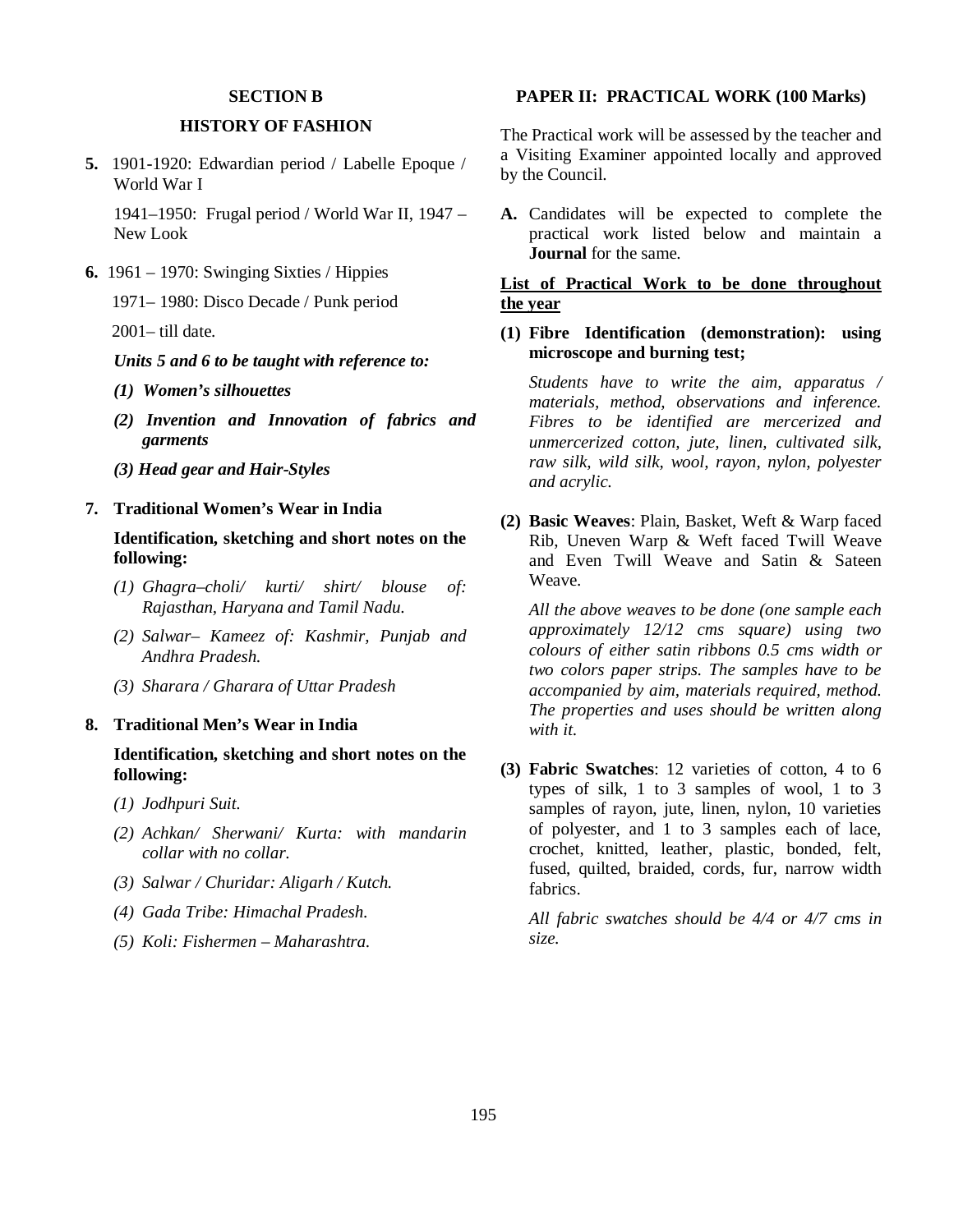- **(4) Ten Macramé'** knots with names: Square knot, Alternating Square knot, Spiral knot, Basket stitch, Snow flake design, Picot design, Half hitch, Diamond, Larks head, Monkey fist
- **(5) Leaf & vegetable printing**: Three samples A4 size – (a) Leaf printing (b) Vegetable printing (c) Combination of leaf & vegetable printing.

*The above printing can be done on a T-shirt/blouse.*

- **(6) Sixteen tie-dye** samples (A4 Size) with write-up of aim, materials, equipment, method, dyeing recipes.
- **(7) News paper clippings** of textile inventions & new developments during the current academic year.
- **B. Practical Examination**

 **The Practical examination will be of three hours duration. Questions will be based on the following:**

• Simple tests on fibre identification, microscopic and physical appearance, burning tests, etc.

- Simple dyeing of clothes.
- Tie and Dye, using any two methods of tie and dye in one colour.
- Leaf and Vegetable printing
- Macramé' knots.
- Laundering and finishing of textile fabrics.
- Renovation and repairs, darning, patchwork.

# **ASSESSMENT**

### **Marks out of 100 will be distributed as follows:**

Candidates will be required to submit a Journal containing a record of all the work done throughout the year, as part of Practical Work.

Evaluation of the Journal by (Continuous Evaluation) : 20 Marks

Evaluation of the Journal by a Visiting Examiner : 20 Marks

Practical Examination (to be assessed by the Visiting Examiner) : 60 marks